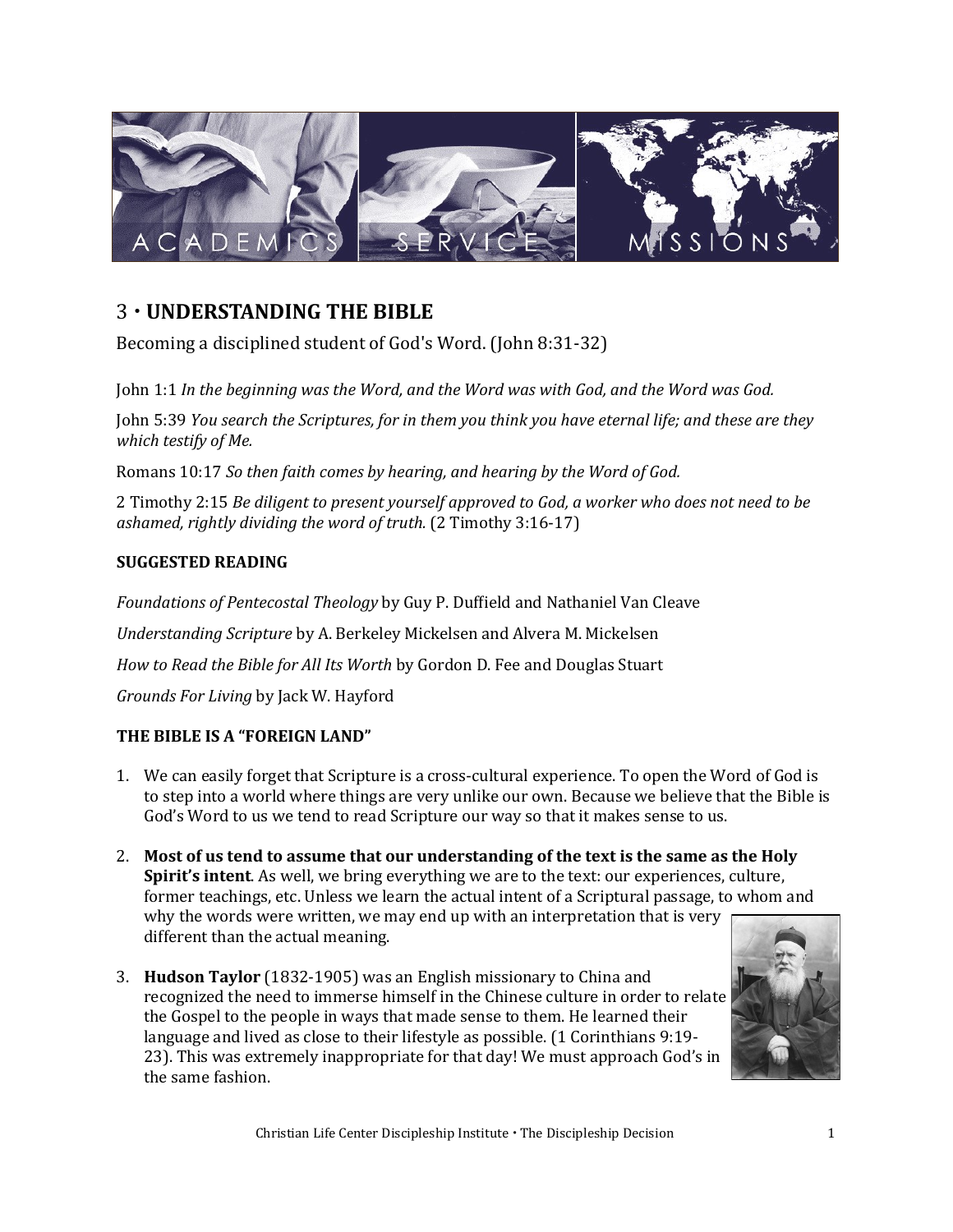## **THE BIBLE FOR ALL PEOPLE**  *Contextualizing God's Word.*

Because the Bible is God's Word to us, it has contemporary and eternal relevance. It speaks to ALL mankind, in EVERY age and in EVERY culture. God chose to speak through human words in human history. Therefore, every book is conditioned by the language, culture and historical environment in which it was originally given. To interpret the Bible correctly we must not only understand God's Word but understand Bible culture as well.



- 4. *Because the Bible had been in the European culture for centuries, they believed that their cultural values and norms were the true expressions of Christian life and universal for all cultures*. Hudson Taylor disagreed and brought Christ to the Chinese people in their "context." He founded the China Inland Mission which included 205 mission stations with over 800 missionaries, and 125,000 Chinese Christians!
- 5. **The Bible was written to the first hearers or readers with a specific intent on God's heart**. God wanted *them* to understand what He was saying and therefore needed to put it into the language and life situations that they would be able to understand. The words, phrases, or passages that come before and after a particular Scripture, helps to explain its full meaning.

In this lesson we will learn a few basic approaches that will enable us to understand the true meaning behind Scriptures so that we can accurately apply that meaning to our lives today.

## **FOUNDATIONAL PRINCIPLES**

- 1. The unconverted cannot see or understand Biblical Truth.
	- A. 1 Corinthians 2:14 *But the natural man does not receive the things of the Spirit of God, for they are foolishness to him; nor can he know them, because they are spiritually discerned.*  (John 3:3)
- 2. We must be delivered from a secular mindset. Our minds may be filled with the world's knowledge and trivia but void of Biblical understanding and wisdom.
	- A. 1 Corinthians 3:19 *...the wisdom of this world is foolishness in God's sight.* (Proverbs 4:4-9)
- 3. It is in His light (His Presence) that we see light. Read God's Word *in* fellowship with Him. Psalm 36:9 *For with You is the fountain of life, in Your light we see light.* 
	- A. Psalm 119:130 *The unfolding of your words gives light; it gives understanding to the simple.*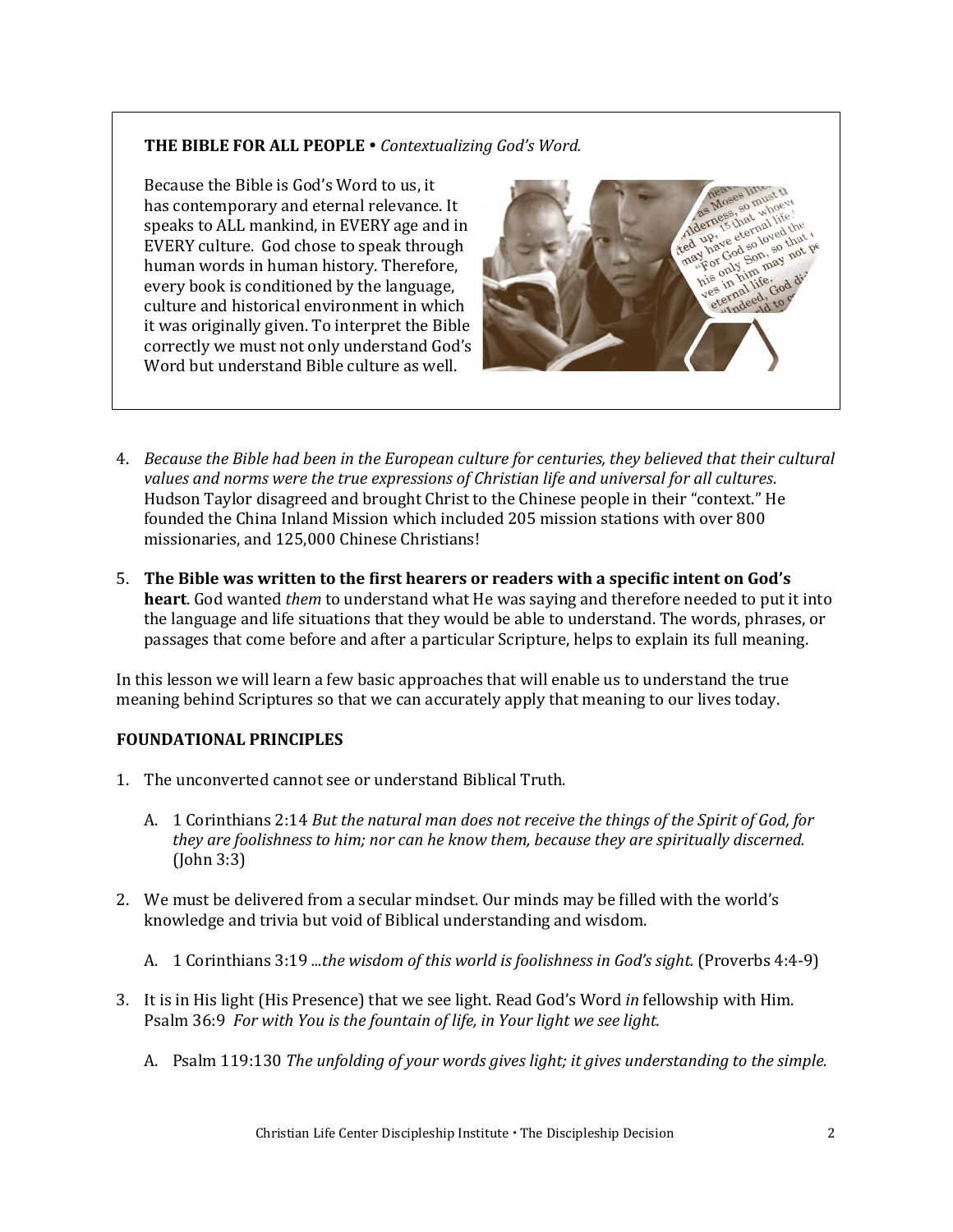- 4. Learn to meditate on Scripture. Biblical meditation, unlike the worldly mediational practice of emptying our minds, is filling our hearts with God's Word and pondering on its meaning.
	- A. Joshua 1:8 *Do not let this Book of the Law depart from your mouth; meditate on it day and night, so that you may be careful to do everything written in it. Then you will be prosperous and successful.* (Psalm 119:11-16)



- 5. Develop a pure life style to hear God's voice. Matthew 5:8 *Blessed are the pure in heart, for they shall see God.* (Hebrews 12:14)
- 6. Always begin with prayer. Ask the Holy Spirit to be your Guide. (John 16:13)
- 7. Read Bible passages in context. This is understood by the passages that precede and follow it.
- 8. Interpret the Bible as a progressive revelation of God. The Old Testament is largely foundational truth. The New Testament is largely fulfilled truth.
- 9. Never interpret the Bible in a way that contradicts the rest of Scripture. Wherever possible, let Scripture interpret Scripture. (Matthew 13:18)
- 10. Bible interpretation is singular, Bible application may be plural. the Bible should be interpreted literally, exactly as it is written, where it is applicable.

**Note**: Always be charitable to those who may differ with your interpretation. A good rule is this: In essentials, unity. In non-essentials, liberty. In all things, charity.

#### **WRONG ATTITUDES IN READING THE BIBLE**

If our expectations about Bible study are to be fulfilled, we must be aware of attitudes that work against our understanding of Scripture. They include:

- 1. The **scientific method**, the approach that there is a "cause and effect" to every miraculous event recorded in the Bible (Matthew 14:13-21).
- 2. We can be more **committed to erroneous ideas** and beliefs taught in our childhood than we are to the actual teachings of the Bible.
- 3. A **fear of paradox**, the tension of two apparent contradictions may confuse us.
- 4. Using **selective literalism**, obeying the commands or teachings we like and ignoring the ones we do not like.
- 5. **Looking for easy answers** to complex problems, even at the expense of Truth.
- 6. **Reading and interpreting God's Word through our own understanding**. We, by nature, rely on our own cultural context to make sense of what we're reading. Consequently, the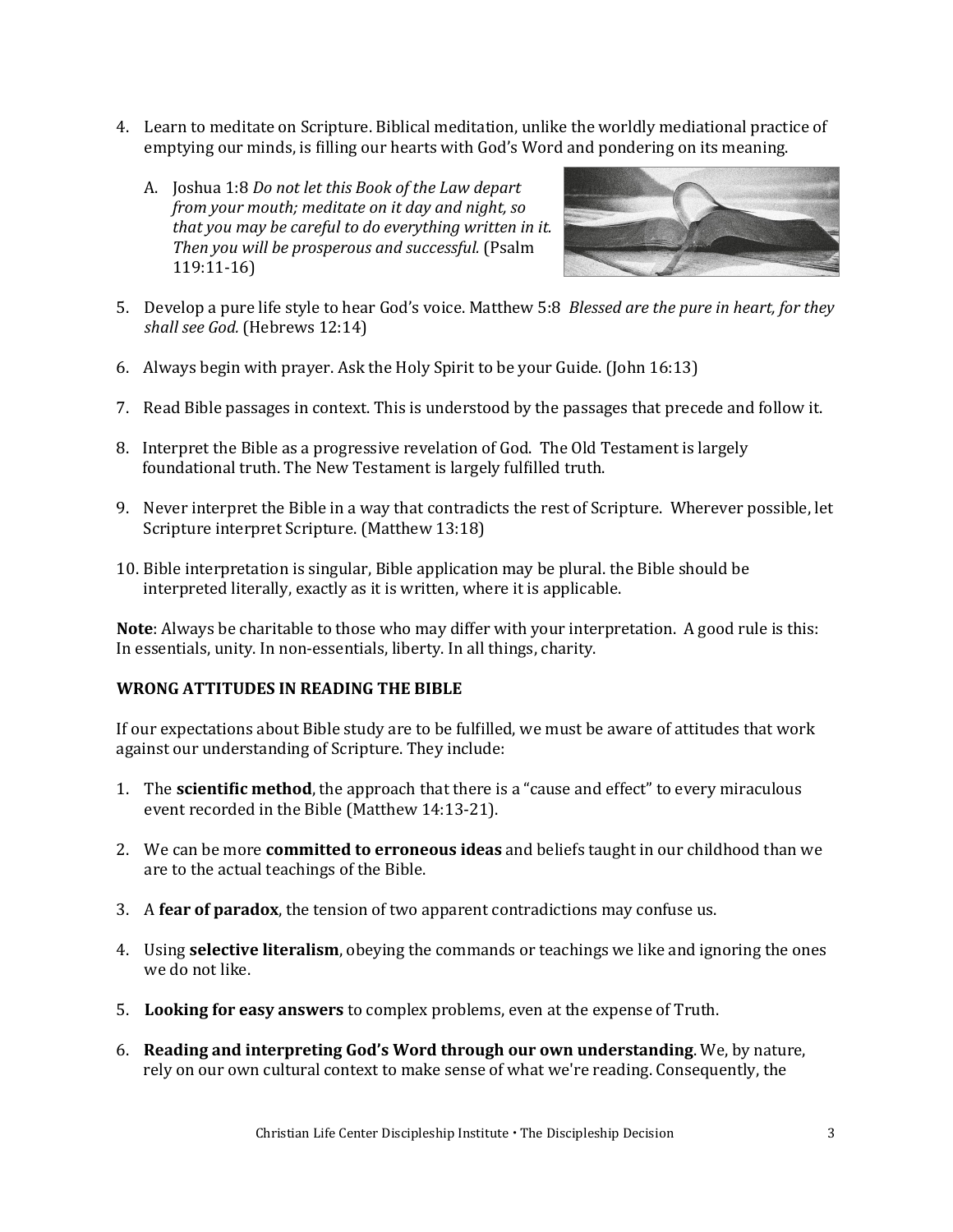reader draws his or her own subjective conclusions, without always considering what the passage meant to the original audience.

A. Do the teachings you have been taught about the Bible such as water baptism, the baptism of the Holy Spirit, predestination, women in leadership, or the second coming of Christ influence the way you interpret certain Bible passages today?



EXEGESIS, discovering the original and intended meaning of Scripture. **HERMENEUTICS,** bringing contemporary relevance to ancient texts, the Bible's meaning for today.

#### **UNDERSTANDING CONTEXT**

To understand the meaning God intended for the original hearers and to apply that meaning to us today is the exegetical challenge.

- 1. Because the books of the Bible differ in the type of writing narrative (a story real or imaginary, presented in a sequence of written or spoken words), poetry, prophecy, New Testament epistles, etc. — our approach to understanding the context will differ. We can begin by using tools such as books that deal with the ancient customs of that day such as a reliable Hebrew and Greek resource and a *carefully chosen* commentary.
- 2. At times reading Bible passages such as the epistles seems to be deceptively simple in that the text appears to be self explanatory. However, not all passages are quite that obvious as a reading through 1 Corinthians would prove. For example...
	- A. How are we to take Paul's opinion in 1 Corinthians 7:25 as God's Word? How does the excommunication of a brother in chapter 5 apply to today when lawsuits are waiting to happen or he could simply go to another church? How do chapters 12–14 relate when churches do not believe that spiritual gifts are valid for today? What do we do with 1 Corinthians 14:33–35 about women being silent in the church (1 Timothy 2:11-12)?
	- B. Although the epistles, letters written by Paul, James, Peter, John and Jude, are filled with theology, they were not written for that purpose alone. In many cases, they apply theology to people in a specific time in history with a specific need.
- 3. In a very basic sense, the exact meaning of a specific passage of Scripture (context) is normally controlled by what precedes and follows it. The basic types of context are:
	- A. **Historical context**. Determining what was going on in the history of the readers whose thinking was deeply influenced by the circumstances of their day.
		- Is there war going on? Against whom? Is there economic depression or drought, etc?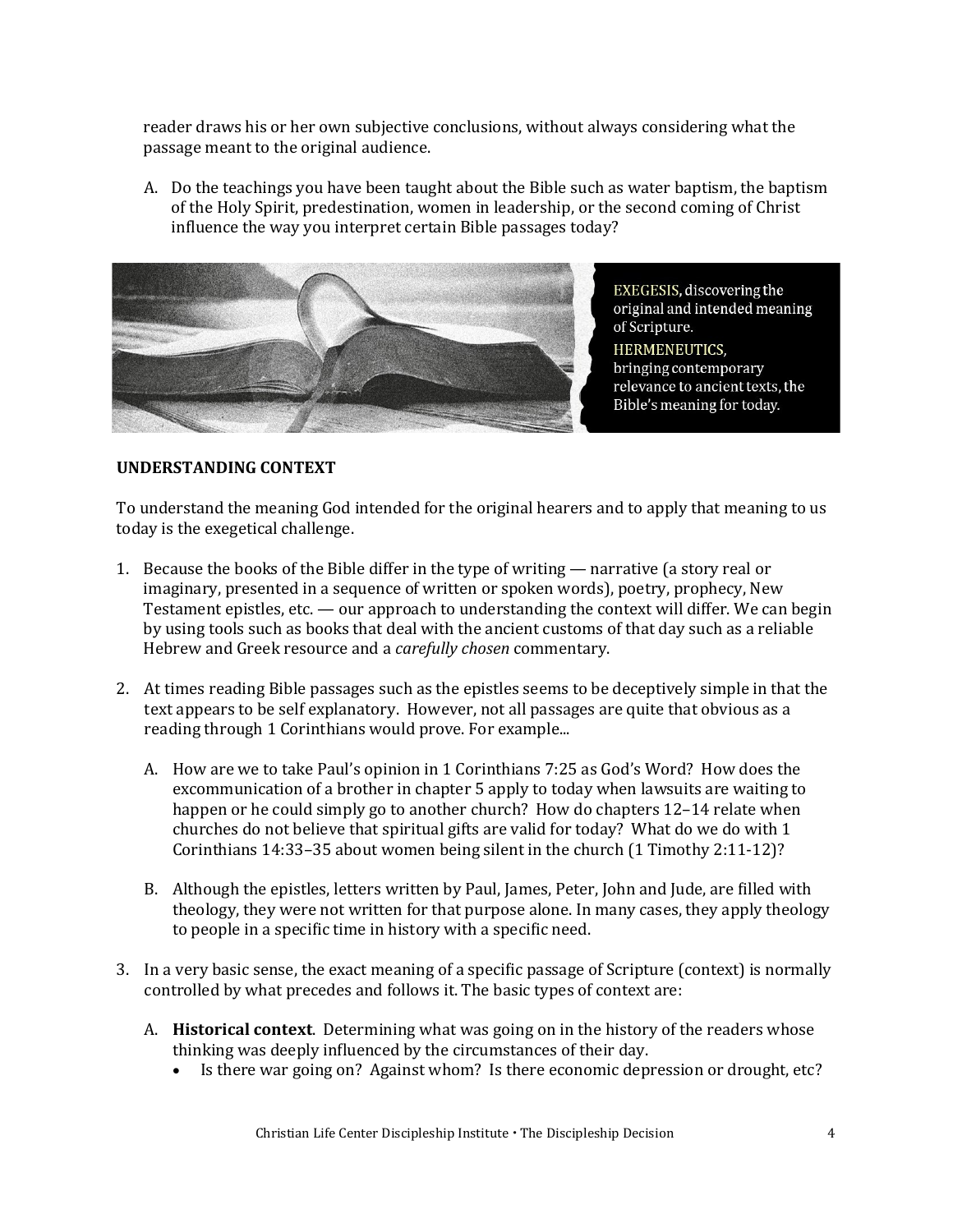- B. **Cultural context**. The culture of Biblical times was very different from ours, and its writings must always be considered in light of its culture. (Quote page 1, Misreading Scripture with Western Eyes )
	- Cultural behavior is usually never explained because the readers were knowledgeable of their particular social customs.
- C. **Literary context**. This asks questions such as: What was the basic purpose of this writing? What is the flow of thought? What comes before it and what follows it? What type of writing is it?
- 4. Basic context is the paragraph, chapter, or book. Why was it written? What is its basic message? When Paul wrote 1 Corinthians he did so to answer a call for help because of serious problems. When he wrote 1 Timothy he was dealing with false teaching in the church at Ephesus.
	- A. Studying the book of James, directed to Jewish believers scattered among the nations, one might sense the apparent "contradiction" with Paul's teaching on Grace in Romans 4. Paul's teachings focus on our justification (salvation) while James focuses on the works that flow from our salvation. We can see Paul's parallel in Galatians 5:22-23.
- 5. Similar words may not always have the same meaning. The word "mystery" in Ephesians 3:3-6 refers to the relationship of Jew and Gentile as "one new man," while "mystery" in Colossians 1:25-27 refers to "Christ in you."
	- A. What is the meaning of the word "flesh" in Romans 8:12-13 and Philippians 1:22-24?

#### **COMMON ERRORS OF INTERPRETATION**

Here are some common errors that people commit in looking for answers from the Bible. Although some of these practices may at times happen under the direction of the Holy Spirit, they are not to be common practices as we learn to correctly interpret Scripture.

- 1. **Allegorizing** Instead of concentrating on the actual meaning of a parable, the text is extended and application is applied beyond the true meaning of the story. This can be done to a wide variety of texts.
- 2. **Decontextualization**  By ignoring the full historical and literary contexts and concentrating on small units only we miss the overall message. If we decontextualize enough, we can make any part of Scripture say anything we want to.
- 3. **Selectivity**  This is somewhat the same as decontextualizing. It involves picking and choosing specific words or phrases to concentrate on, ignoring others, and ignoring the overall sweep of the passage being studied.
- 4. **False Combination**  This approach combines elements from various places in Scripture to make a point using the combination as the interpretation, even though the elements are not directly connected.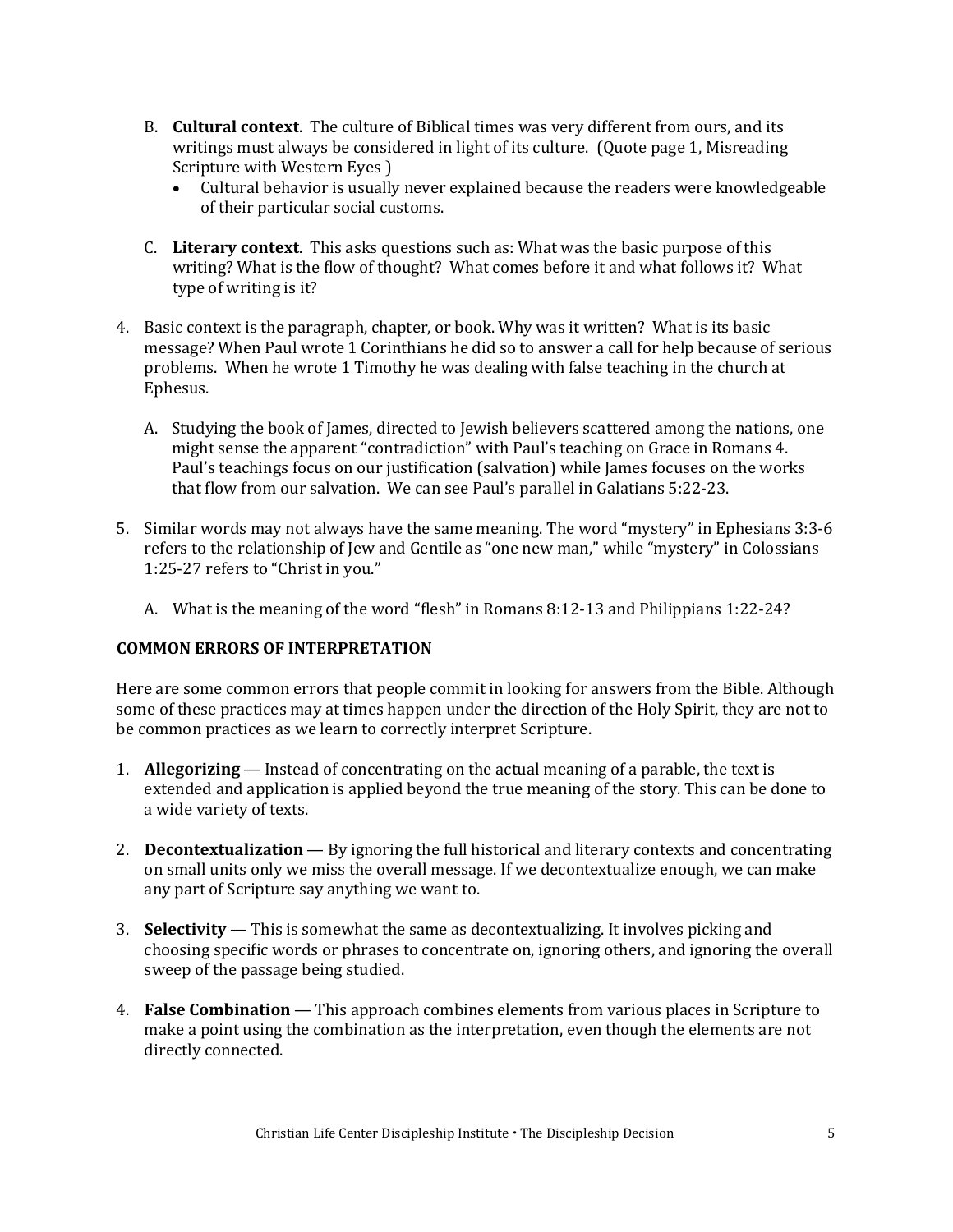- 5. **Redefinition**  When the meaning of a text produces no immediate spiritual delight or does not say what we want to hear, people are often tempted to redefine it to mean something else.
- 6. **Extra-Canonical Authority**  By using some sort of special external key to interpret Scripture, usually a series of doctrines or a book that claims to reveal Scriptural truth not otherwise knowable, people suppose they can "unlock" the mysteries of the Bible.
- 7. **Moralizing**  Attempting to derive a specific principle for living from all the passages of a narrative (Bible story). An example would be, "What can we learn about adversity from the time the Israelites were mistreated by the Egyptians?" Although we may at times do this without contextual damage, the fallacy here is that many times it ignores the fact that narratives were written to show the progress of God's history of redemption, not always to illustrate principles.
- 8. **Personalizing** Although we are to apply the meaning of a text to our own lives, at times people read Scripture in a way that supposes that it applies specifically to them as individuals in a way that does not apply to anyone else. An example would, "Solomon's building of the Temple is God's way of telling us that we have to build a new church building."

#### **APPROACHES TO CORRECT INTERPRETATION**

We are to study and do our best to present ourselves to God as disciples who accurately handle and skillfully teach the Word of Truth. (2 Timothy 2:15) Before we address the two correct practices of interpretation, we need to reveal a very common but erroneous practice of reading our own interpretation into Biblical text.

- 1. **EISEGESIS**  The erroneous but common practice of forcing our own meaning *into* Scripture as opposed to exegesis, discovering the writer's original and intended meaning in a Biblical text.
	- A. Distortion of original meaning A classic example is how Augustine, an early church historian, 354-430 AD, interpreted the parable of the "Good Samaritan" in Luke 10:30-37. Mankind started down the road of life but fell into sin which beat him and left him helpless in the ditch. The law



of Moses came and passed him by. Finally, the good Samaritan, Jesus, bound up his wounds and brought him into the inn of safety, the church. Understanding Jesus' intended meaning of this parable results in a completely different interpretation of this parable!

- B. Wrongly established beliefs In John 5:31-47, the Jewish leaders had a pre-determined notion about Jesus that did not allow them to see Christ for who He was: the Promised Messiah!
- C. Exaggerated interpretation John 13:1-17 records the washing of the disciples feet. However, people have interpreted this to be a religious act of worship. Why *did* Jesus wash their feet?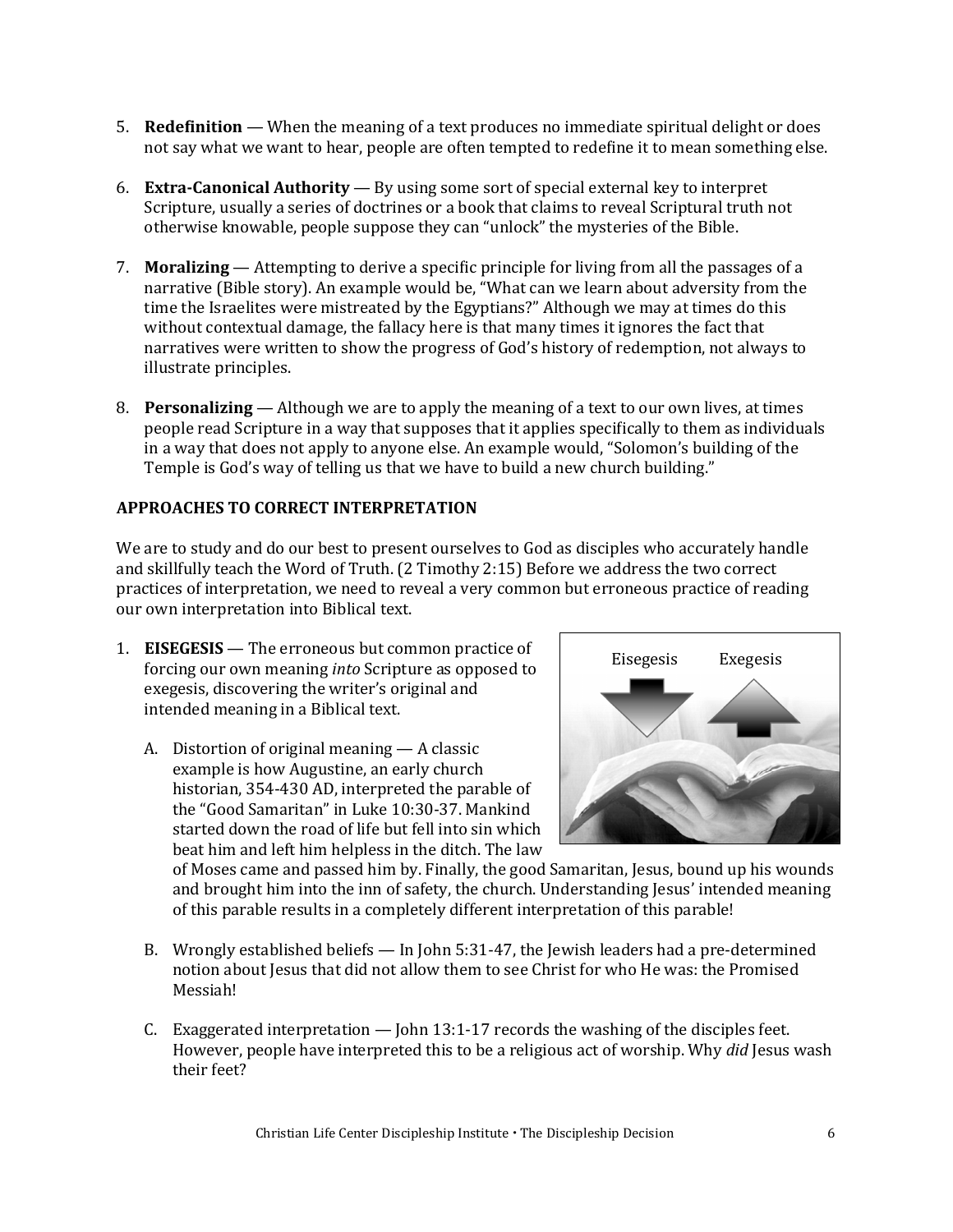- D. Satan is a master in the practice of eisegesis! Notice how he twisted Scripture to suit his own purposes in Matthew 4:3-11.
- 2. **EXEGESIS**  The careful, systematic study of God's Word to discover the writer's original and intended meaning, taking into consideration the historical and literary contents and the social/cultural issues of the time of writing — to whom was it written and why.
	- A. Exegesis literally means "to lead out of." The explanation of a text proceeds from and is based on an objective analysis of its context.
	- B. Correct application of a text must FIRST begin with an understanding of the original intent. Otherwise the text can be made to mean whatever it means to any given reader throughout history!
	- C. **Important**  A text can never mean what it never meant to the original authors and readers of that message.
		- A simple example is found in 1 Corinthians 13:8-10 *...But when that which is perfect has come, then that which is in part will be done away.* Some believe that the "perfect" is the New Testament and imperfect is tongues, prophecy and knowledge. However, people in Paul's day could not have known about the New Testament *because there was no New Testament*.
- 3. **HERMENEUTICS**  This is the entire field of Biblical interpretation. In a narrower sense, it is bringing contemporary relevance to ancient texts, the Bible's meaning for today. Remember, a Bible text can never mean to us what it did not mean to the original hearers and readers.
	- A. The proper practice for hermeneutics is found in understanding the original intent of a Bible text first (exegesis). Otherwise the text can be made to mean whatever it means to any given reader.
	- B. The problem of cultural relativity arises when God's Eternal Word has been given in a particular historical and social setting and now we have to interpret that in situations that are similar to ours.
		- Whenever we share comparable particulars (similar life situations) with the readers of the original text, God's Word to us is the same as His Word to them.
	- C. The practice of extended application involves the "right" to extend the application of one text to other contexts without proper research. This is similar to the practice of allegorizing a parable, mentioned earlier.

#### **QUESTIONS**

- 1. Have you ever interpreted Scripture only to find out later that you needed to "adjust" your interpretation? Give an example along with scriptural references.
- 2. Is the phrase, "Do not be unequally yoked together with unbelievers" in 2 Corinthians 6:14 written to mean marriage? If not, what does it mean?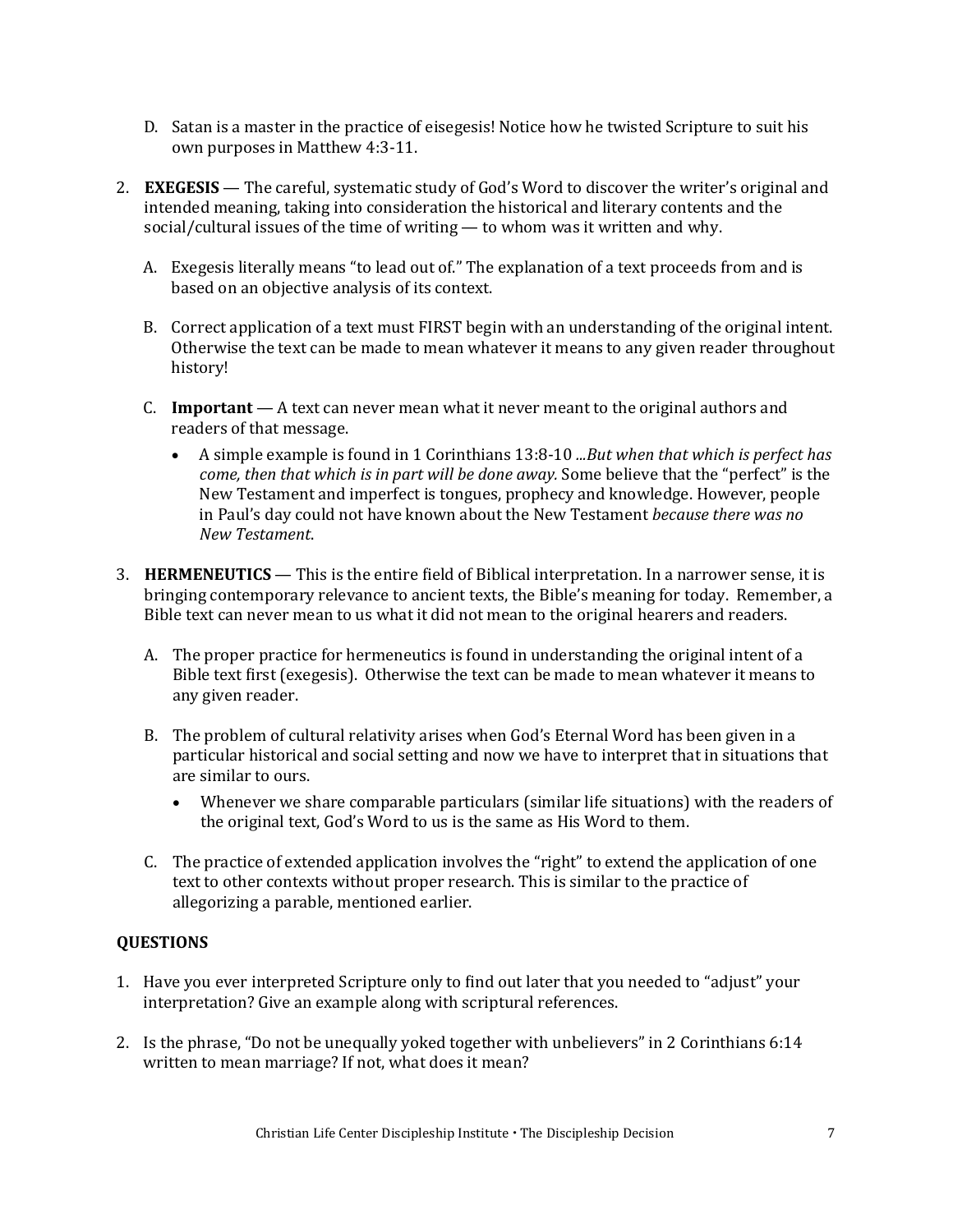3. Describe the results of Christians practicing "selective literalism," personally determining what is literal or figurative?

#### **USING BIBLE STUDY WORKSHEETS**

Acts 17:11 *Now (the Bereans) were more noble and open-minded than those in Thessalonica, so they received the message of salvation through faith in the Christ with great eagerness, examining the Scriptures daily to see if these things were so.* 

Berea was an ancient city in Macedonia (northern Greece) north of Mount Olympus. The town is mentioned in Acts as a place where the Paul, Silas, and Timothy preached the Gospel. The people there are described as noble, meaning of high in rank, possessing high ideals and excellent moral character. Their outstanding characteristic was that, even though they believed Paul, they were not satisfied with only his teachings. They wanted to search out the Old Testament Scriptures for themselves.

#### **Bible Study Resources**

- 1. Bible Handbooks: Hayford's Bible Handbook; Halley's Bible Handbook; Eerdman's Handbook.
- 2. Concordances and word study books: Strong's Concordance; The Complete Word Study of the Old and New Testaments (Zodhiates); Vine's Expository Dictionary of Biblical Words.
- 3. Bible dictionaries and atlas: The New Unger's Bible Dictionary; Nelson's Illustrated Bible Dictionary. Eerdman's Handbook to the Bible is useful for studying Bible times and cultures.
- 4. Theology: Foundations of Pentecostal Theology (Duffield and Van Cleave)

#### **Basic Format**

- 1. Pray for the Holy Spirit to give you understanding.
- 2. Write out the passage or reference.
- 3. Identify the type of literature: History, poetry, prophecy, apocalyptic, etc.
- 4. Briefly describe the historical and cultural context. Use books such as Haley's Bible Handbook, Bible Atlas, Eerdman's Handbook to the Bible, Manners and Customs of the Bible (Freeman), etc.

#### 5. **What does it SAY?** (OBSERVATION)

- A. Use books such as: Hayford's Bible Handbook, and Talk Thru The Bible Handbook.
- B. Describe what is happening (outline the story plot, narrative). Where and why do the events occur?
- C. Who are the characters?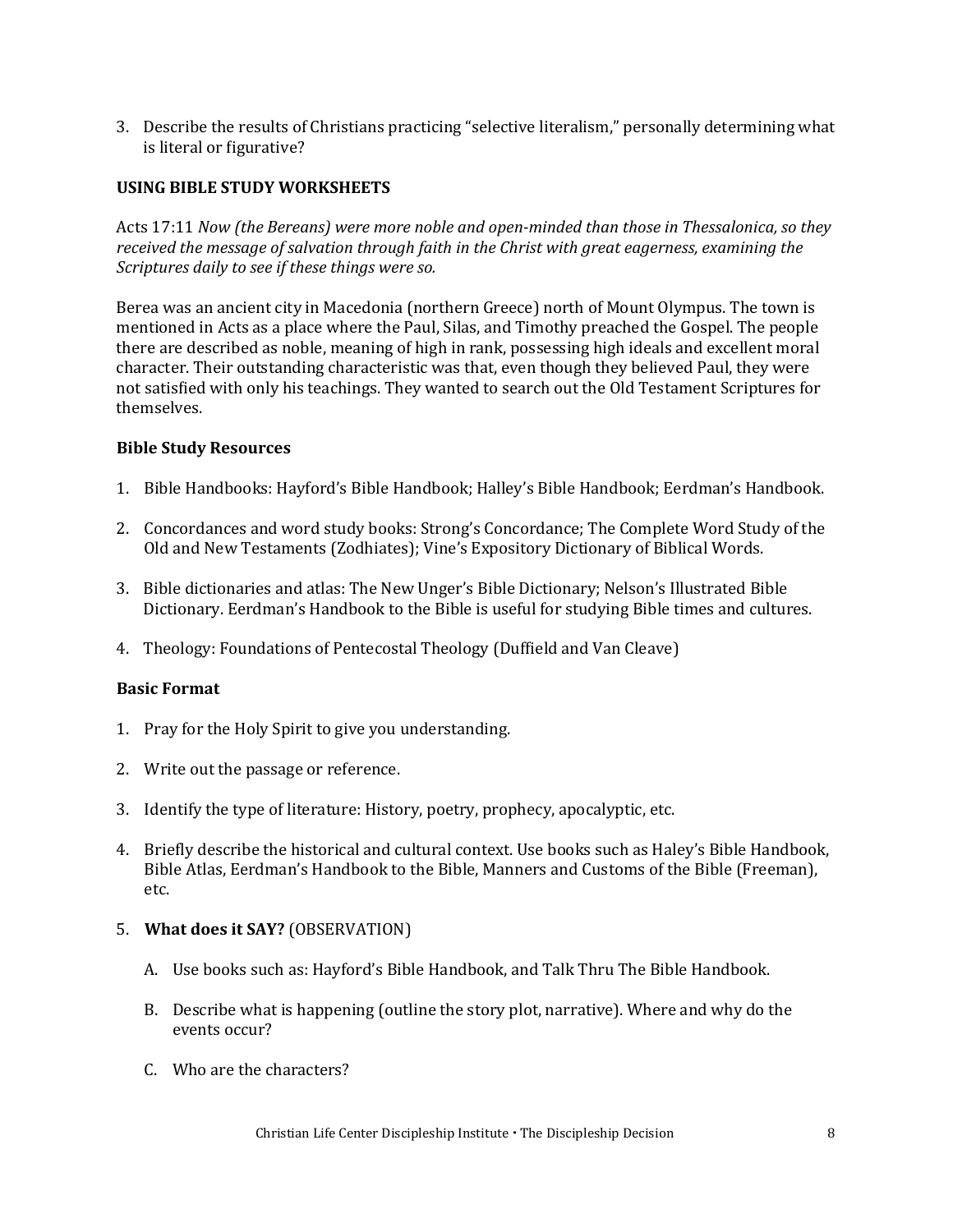D. What is the key verse or thought?

#### 6. **What does it MEAN?** (INTERPRETATION)

- A. Use books such as: The Hebrew-Greek Study Bible (Zodhiates), etc.
- B. What is the writer saying to the original hearers? Why did the writer say what he did?

#### 7. **How does it CONNECT to other Scriptures**? (CORRELATION)

- A. Use books such as: Nave's Topical Bible.
- B. Where is the message or theme stated in other books of the Bible? Link the message of the passage to major teachings of Scripture and give references.

#### 8. **How does it APPLY to me today**? (APPLICATION)

- A. Use books such as: Life Application Study Bible.
- B. Discover the important applicable truths. Are there commands to obey? Are there errors to avoid, sins to forsake? Are there promises to receive?
- C. What does this passage suggest I should be or do as a believer in Christ?

#### **WORKSHEETS**

Go to the Institute website and download/print one of the sheets (**[Click here](https://developdisciples.files.wordpress.com/2022/04/exegetical-sheets.pdf)**). Read the passage or book and answer the questions.

**CONCLUSION** — What is the main thing you have learned from this lesson that changes the way you read the Bible? Write down your thoughts.